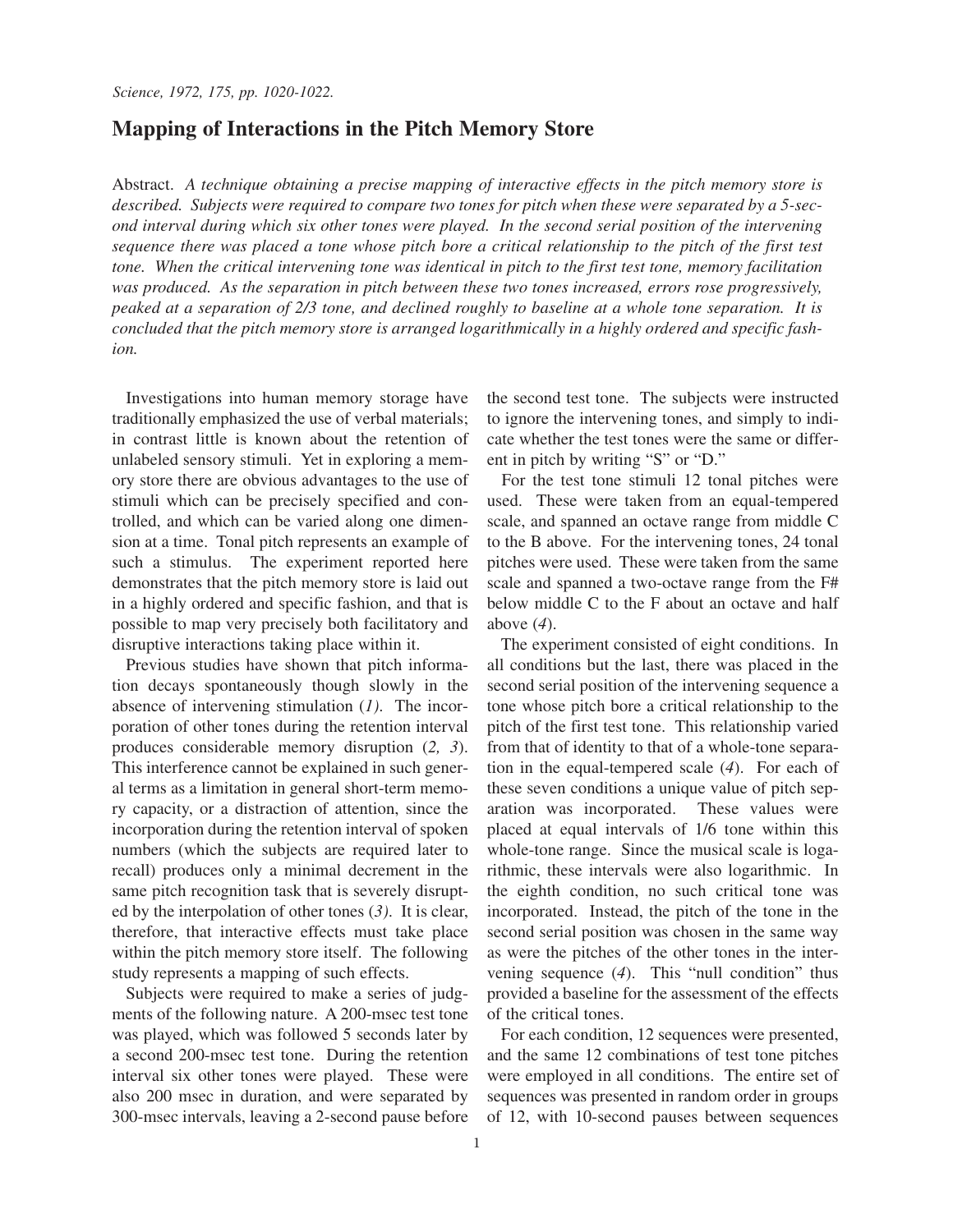and 2-minute pauses between groups of sequences. Subjects listened to the entire tape on two separate occasions, and the results were averaged.

Tones were generated by a Wavetek oscillator controlled by a PDP 9 computer and were recorded on tape (*5*). Twelve subjects were used, selected on the basis of obtaining a score of at least 90 percent correct on a short tape containing sequences designed as in the "null" condition.

The effects of inclusion of tones bearing specific relationships to be pitches of the first test tones are shown in Figs. 1 and 2. It can be seen that these effects can be mapped very precisely as a function of these tonal relationships. When the critical included tone is identical in pitch to the first test tone there results a statistically significant decrease in errors compared with the null condition  $(P = .02)$ , two-tailed on a Wilcoxon test). As the difference in pitch between the first test tone and the critical tone is increased, errors rise systematically and peak at a



Fig. 1. The percentage of errors in pitch comparisons plotted as a function of the separation in pitch between the critical interpolated tone and the first test tone. The line labeled *Null* shows the number of errors in the control condition where no tone closer in pitch to the first test tone than  $1 \frac{1}{2}$  tones was included in the intervening sequence. A separation of 1/6 tone, in the range of pitches used here, is equal to 5 cycle/sec at the lowest test tone pitches employed, and 9 cycle/sec at the highest test tone pitches employed.



Fig. 2. The percentage of errors in pitch comparisons plotted as in Fig. 1, but separately by whether the test tones were the same or different in pitch. The two *Null* points indicated refer to the same control condition as described in Fig. 1.

separation of 2/3 tone, declining to roughly the same value as in the null condition when a wholetone separation is reached. The increase in errors produced by the critical tone, compared with the null condition, is statistically significant for all values from 1/3 tone to 5/6 tone separation (in each case  $P < .01$ , two tailed on a Wilcoxon test).

The U-shaped function obtained here is not due to response bias, as is shown in Fig. 2. Here, errors are plotted separately by whether the test tones are the same in pitch or whether they are different. It can be seen that the characteristics described above are present for both functions. However, errors rise more steeply and are more sharply peaked when the test tones differ in pitch than when they are the same. Further, when the test tones differ in pitch, the increment in errors compared with the null condition is significant for all values from 1/3 tone to 5/6 tone separation  $(P \lt .01,$  two-tailed on a Wilcoxon test for each value). But when the test tones are identical in pitch a significant increment in